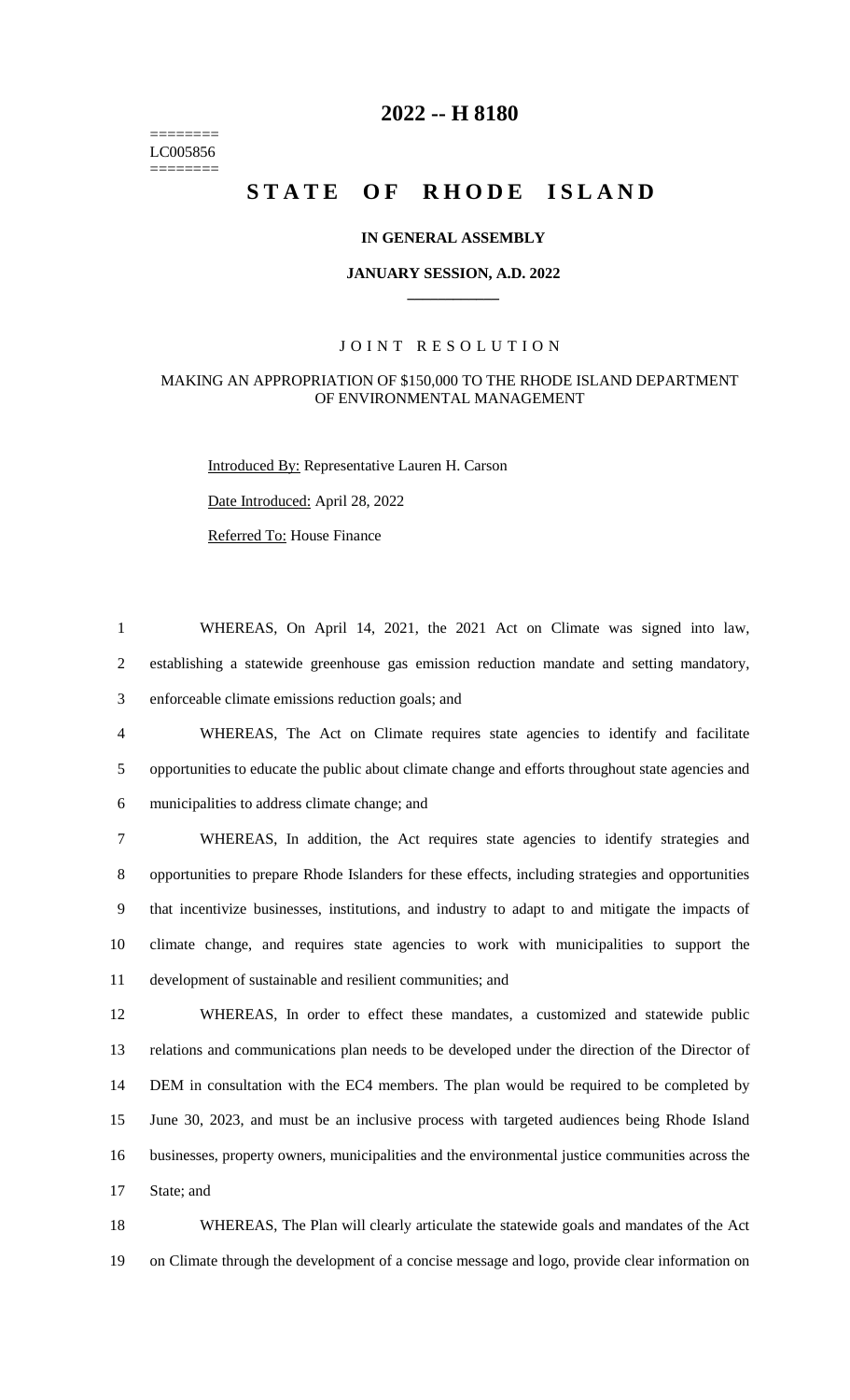the urgency of the impacts of climate change on RI, and provide opportunities for climate resilience and sustainability programs directly to all Rhode Islanders; now, therefore be it

 RESOLVED, That there is hereby appropriated, out of any money in the treasury not otherwise appropriated for the fiscal year 2022-2023, the sum of one hundred and fifty thousand dollars (\$150,000) to the Rhode Island Department of Environmental Management to create a customized and statewide public relations and communications plan to incentivize businesses, institutions, and municipalities, require state agencies to work with municipalities to support the development of sustainable and resilient communities, and develop a concise message and logo, that provides clear information on the urgency of the impacts of climate change, as well as opportunities for climate resilience and sustainability programs directly to all Rhode Islanders; and the state controller is hereby authorized and directed to draw his orders upon the general treasurer for the payment of said sum, or so much thereof as may be from time to time required, upon receipt of properly authenticated vouchers.

#### ======== LC005856 ========

LC005856 - Page 2 of 3